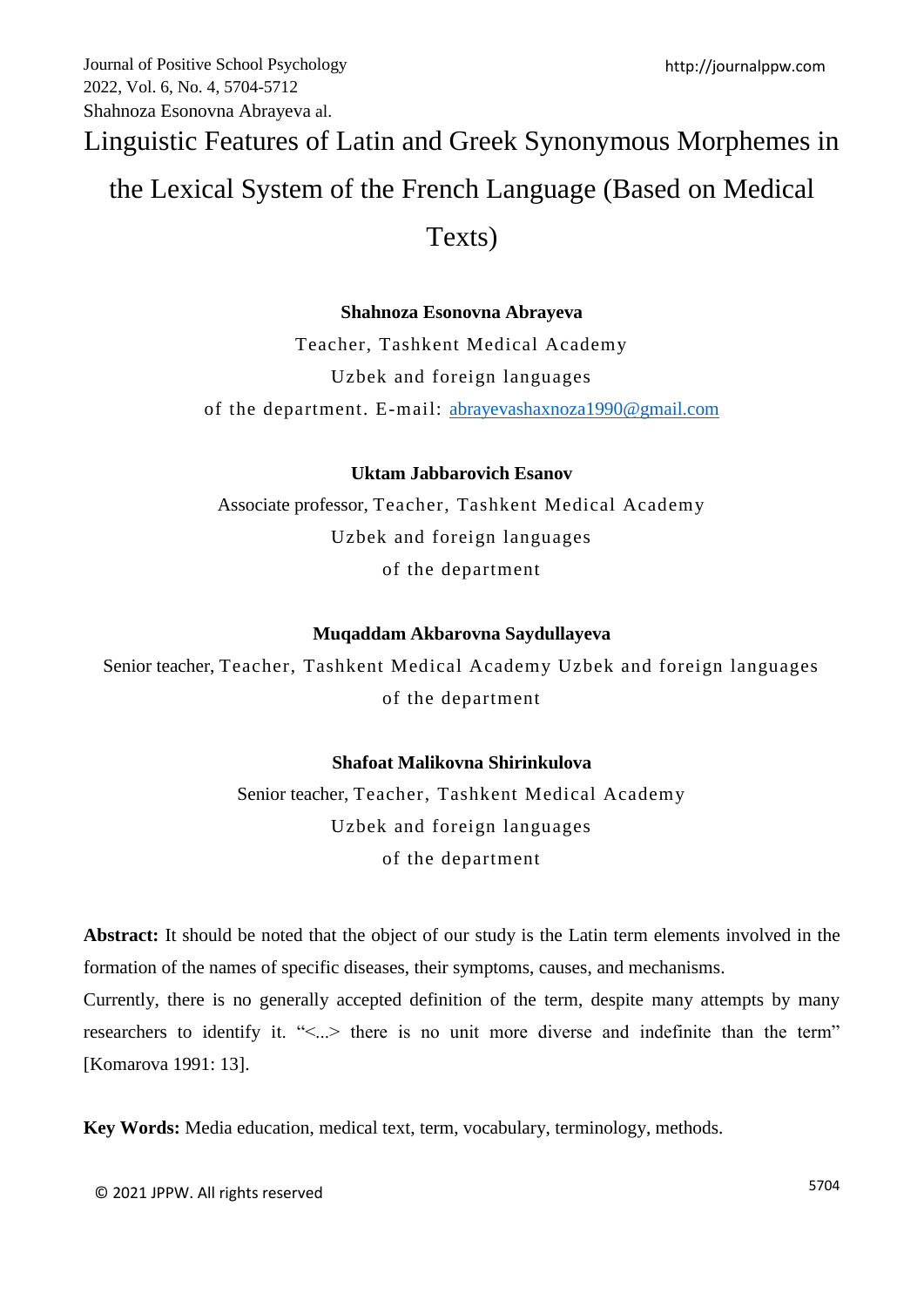#### **Introduction**

Term formation has some differences from word formation in the common vocabulary. The productivity of methods in terminology and common vocabulary is different. It should be noted that different terminologies are dominated by different ways of forming terms. One of the differences between term formation and ordinary word formation is the presence of its own methods of formation within a narrowly limited vocabulary.

#### **Methods**

It is worth noting that the term is the object of many sciences, and each science tries to give its own definition, based on features that are significant from its point of view. It is worth pointing out the impossibility of combining all the features of different sciences in one definition. Thus, there are several approaches to the definition of the term:

1. Philosophical and epistemological definition. In this definition, two features of the term are noted: the consolidation of the results of cognition and the discovery of new knowledge. "A term is a verbalized sign (a lexical unit of a particular language of special vocabulary within a particular natural language), which can have a number of options depending on the chosen theory and the degree of knowledge depth.

2. Logical definition. In the logical definition, a special place is occupied by the connection of the term with the concept and its logical consistency.

"A term is the exact name of a strictly defined concept" [Kondakov 1975: 594].

3. Linguistic definition. In this area, the problem of the status of the term in the lexical system of the language arises. The center of this problem is the question: is the term a word or a function of a word? And if a term is a word, then we can conclude that absolutely any word can become a term. Then you should not talk about the signs of the term, the requirements for it, about the creation of dictionaries; and this is absolutely not true. The main difference between a word and a term is the fact that the term expresses a scientific concept, and the word expresses an everyday idea. That is why there are cases where the lexical unit exists as a word and as a term.

4. Definition in terms of terminology. In terminology, the type of concept is the main feature. Thus, when defining a term, one should clarify the nature of the concept, since in addition to the term itself, there are many units of the language of special vocabulary, such as nomens, terminoids, etc. "A term is a lexical unit of a certain language for special purposes, denoting the general – concrete or abstract – concrete or abstract – the concept of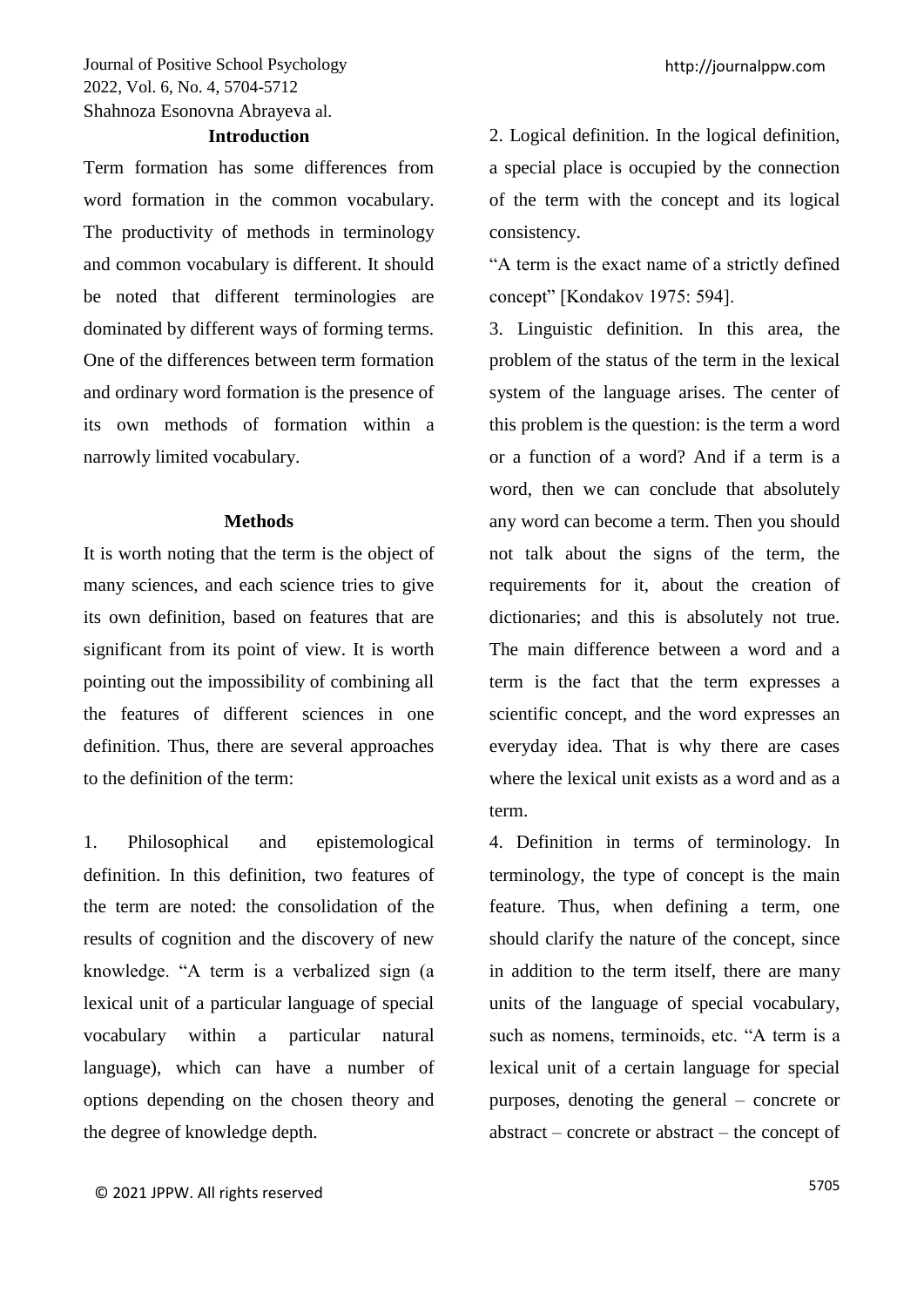Journal of Positive School Psychology 2022, Vol. 6, No. 4, 5704-5712 Shahnoza Esonovna Abrayeva al. the theory of a certain special field of knowledge or activity" [Leichik 2009: 31].

Z.I. Komarova, describing approaches to the definition of the term, notes that each researcher needs to give his own "working" definition. Exploring many definitions, we came to the conclusion that the closest definition is: "A term is an invariant (word or phrase) that denotes a special subject or scientific concept, limited by definition and place in a certain terminological system".

In this definition, the author notes the dignity with its help, two main typological units of terms can be distinguished:

#### subject terms and proper terms.

The connection of a term with a concept comes to the fore in the logical definitions of the term. Describing this connection, V.M. Leichik puts forward "three clarifications: in this connection, categories also belong to concepts; terms reflect the level of knowledge in a certain period and are associated with the concepts of a certain theory; clarification about the nature of the concept is necessary".

Following the third clarification, it can be noted that the term can be distinguished from the nomen, prototerm, terminoid from the nature of the concept. For example, terms designate general concepts, and single ones are designated by nomens. Prototerms, on the

other hand, appear in the pre-scientific period, thereby naming not concepts, but special ideas. The terminoid denotes natural concepts that can be ambiguously understood.

There are also such units of special vocabulary as pre-terms and pseudo-terms. The peculiarity of preterms is that they denote a new formed concept, but do not meet the requirements for the term. Pseudo-terms mean false concepts. As for the place of the pseudo-term in the language of special vocabulary, there are two points of view. Some researchers put pseudoterms in a separate class, since the concepts themselves do not exist. Others refer pseudoterms to terms because they correspond to all the features of the term.

Returning to the definition of the relation of a term to a concept, it is impossible to speak of a specific connection between a term and a concept. This is possible only in general terms with some clarifications.

It is worth noting that any term names a concept. "A term is a "reification" of an abstraction of an object of a special sphere in the form of a lexical unit of a natural language". The term only names the concept, in the absence of motivation. But if the term is motivated, then it also expresses the concept, as it reveals distinctive features.

#### **Results**

Thus, we adhere to the point of view that the term is correlated with the concept: it names and expresses the concept.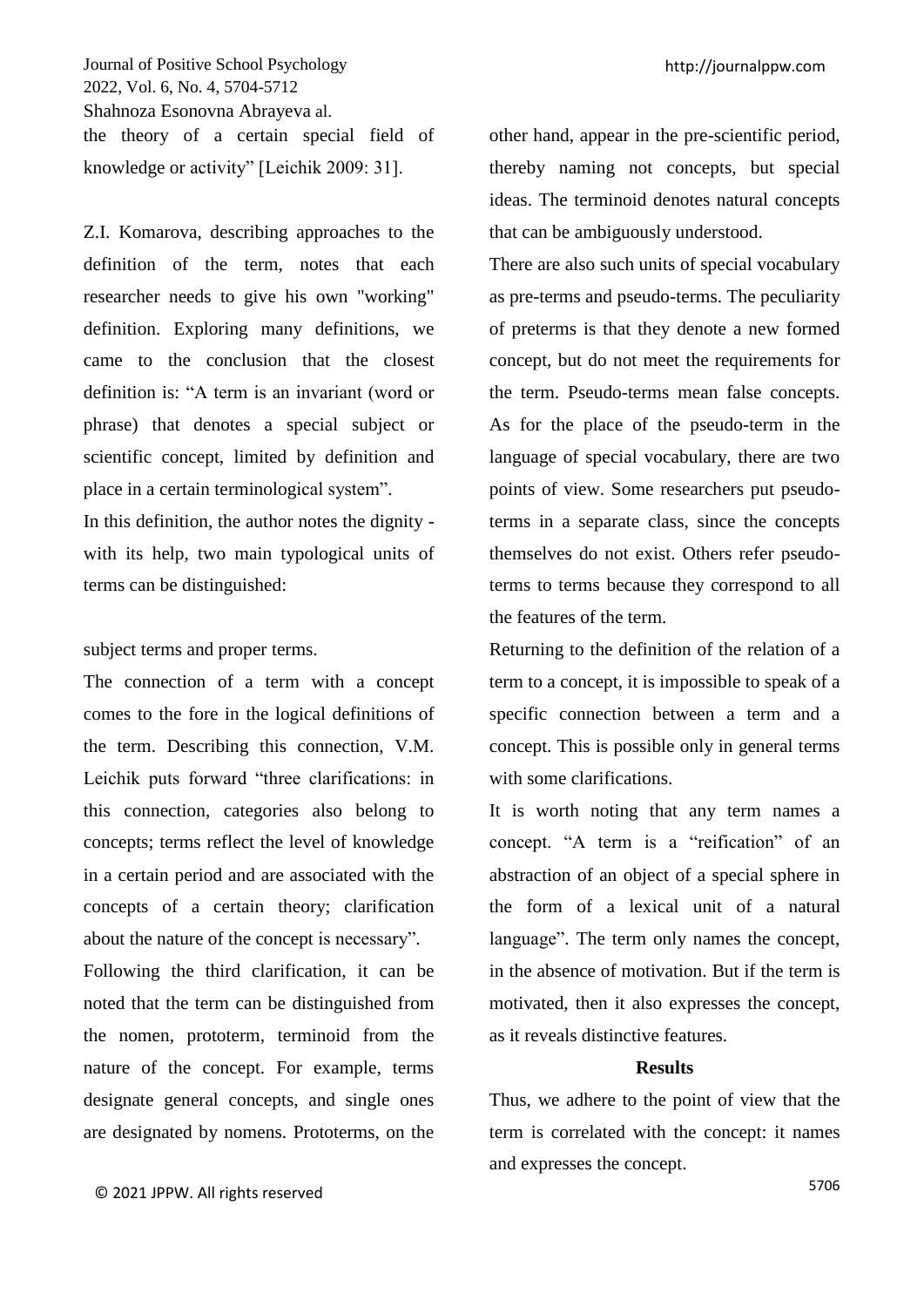Suffixation plays an important role in term formation due to the classifying function: "... correlating a derived term with a certain class of concepts, the suffix determines the place of this term in the corresponding terminological field that characterizes such onomasiological categories as anatomical objects, chemicals, genera and types of microorganisms, natural and pathological processes in the body, methods of examination and treatment, etc. [Novodranova 2008: 220].

a) Suffixes of nouns.

Of the 32 suffixes in literary Latin, 21 suffixes have been preserved in medical terminology. It should be noted that from this quantity:

 $\Box$  12 deverbal suffixes (-ion, -or, -ur-, -ori-, -i-, -min-, -ment-, -or, -bul-, -ul-/-cul-, -ion, - ic- );

 $\Box$  4 dejectives (-tat, -i-, -tudin, -din-);

 $\Box$  5 desubstative (-ul-/-ol-/-(i)cul-/-uncul-/-ell-/-ill-/-cell-, -ari-, -in-,

gin-/-lagin-, -iss-).

Also, the composition of medical terminology includes suffixes of Greek origin. According to V.F. Novodranova, suffixes of Greek origin are suffixes "isolated from Greek words in the term system, partly from borrowings that were in the Latin language itself (i.e., Latinized Greekisms), and from terms created artificially" [Novodranova 2008: 221]. Suffix Data there are 17: -asm-, -emat-, -er-, -es-, -i-1, -i-2, -i-3, -ias-, -ism-, -ist-, -it(itid )-, -omat-, -os-, -yl-, -id-1, -id-2, -id-3.

It is worth noting the homonymy of the suffixes  $-i-1$ ,  $-i-2$ ,  $-i-3$  and  $-id-1$ ,  $-id-2$ ,  $-id$ associated with the narrow specialization of their meanings. So, the suffix -id-1 marks the value of the species, genus. -id-2 and -id-3 have the same format (inflection), but -id-2 denotes concepts related to the field of dermatology and oncology, and -id-3 to the field of biochemistry.

A significant layer of medical terms is made up of new suffixes of Latin origin, "suffixes that did not function at all in the substative word formation of the Latin language" [Novodranova 2008: 224]. The medical terminology of the Latin language has 16 such suffixes: -ace-, -al-, -an-, -as-, -at-, -ell-, -en-, ett-, -id-, -in-, - isation-, -isator-, -it-, -ol-, -on-, -os-. It is worth noting that this group also includes the suffixes -ett-, -isation-, -isator-, which are of French and Italian origin.

b) Suffixes of adjectives.

Of the 24 adjective suffixes in the literary language, 14 fall into medical terminology. Among these suffixes, there are:

 $\Box$  4 deverbal suffixes (-il-/-bil-, -iv-, -ori-/atori-/-itori-, -id);

 $\Box$  10 substative (-t-, -al-/-ar-, -os-, -ari-, -n-, ic-/-at-ic/-est-ic-, -e-/-

ac-e-/-an-e-, -lent-, -ac-).

The suffixes -ic- and -ac- are of Greek origin. V.F. Novodranova notes that only 10 suffixes of this number show word-formation activity.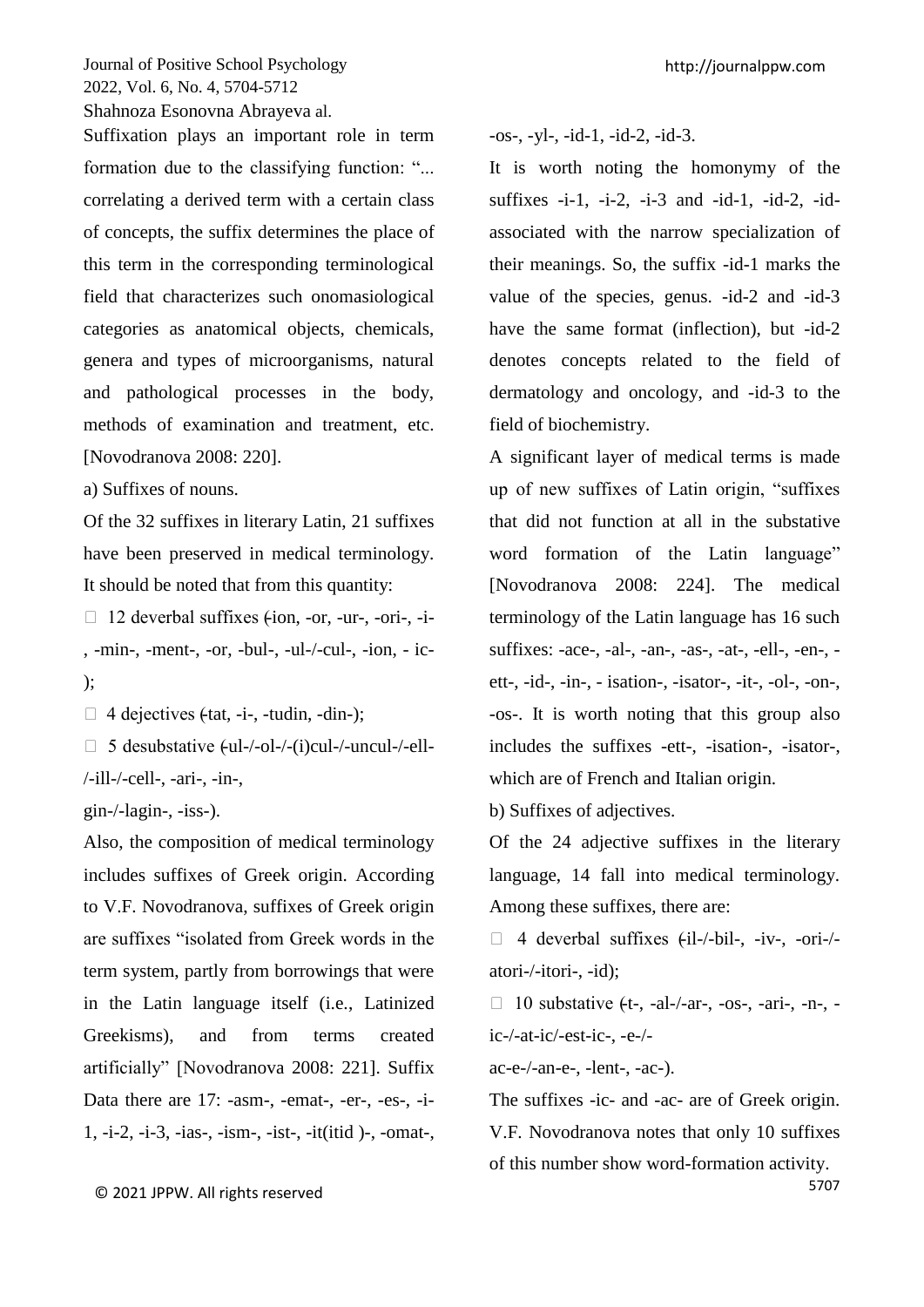Also, the number of term-forming suffixes in Latin medical terminology was replenished with the suffix -nt-/-ent-, which in the Latin literary language was used "to form present participles, in word composition it could participate in the design of desubstative basic components" [Novodranova 2008: 227], suffixoids - form- and -ide-.

Thus, the medical terminology of the Latin language has 71 suffixes.

The material of the study of the Latin suffix system of nosological terminology has 5698 lexical units.



- 1) The most frequent are suffix units:
- 1. -ie- (-ia-) (41.24%);
- 2.  $-$ os $-$  (14.54%);
- 3. -it- (11.83%);
- 4. -ion-/-tio-/-sio-/-xio- (8.51%) ;

5. -omat- (-ome-) (8.30%);

The suffix -ie- (-ia-) has the meanings of action, process, condition, disease state, disease. didactylie (f) - didactyly, twofingeredness, didactylism; logastenie (f) logasthenia, difficult speech; macrorhinie (f) -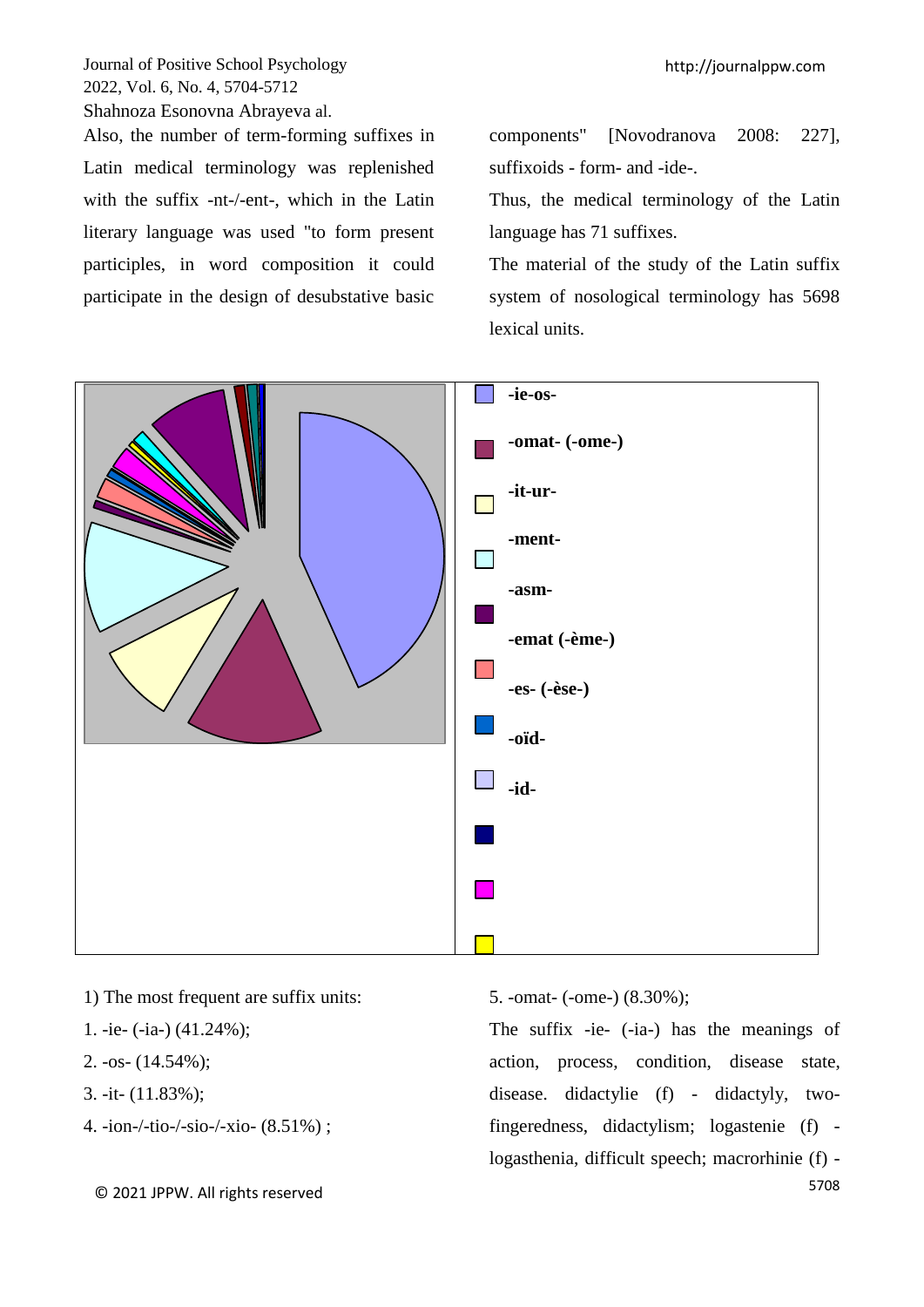macrorhynia, enlarged nose; nécromimésie (f) necromimesia (painful presentation of oneself dead); bronchopneumonie (f) - focal pneumonia, bronchopneumonia; schizotrichie (f) - nodular trichoclasia, hair splitting; spinalgie (f) de Neisser-Petruschky - spinalgia (symptom) of Parsley; wirsungorragie (f) bleeding from the Wirsung duct. The suffixal unit -os- has such meanings as:

1. anatomical education;

2. process;

3. deviation from the norm (strengthening of the sign);

4. non-inflammatory disease.

chondro-exosto-hyperostose (f) paraépiphysaire familiale - hereditary deforming chondrodysplasia; byssinose (f) byssinosis (pneumoconiosis from inhaled cotton dust); érythrocyanose (f) – erythrocyanosis; lipoarthrose f des genoux gonoarthrosis (arthrosis of the knee joint); ostéochondrose (f) - osteochondrosis (dystrophic process in the bone and cartilage) pachydermopériostose (f) pachydermoperiostosis, Touraine-Solanta-Gole syndrome.

The meaning of the suffix -it- is an inflammatory disease. artériolite (f) arteriolitis (inflammation of arterioles); bauhinite (f) - bauhinitis (inflammation of the bauhinite damper);

trombophlébite (f) du cordon spermatique –

thrombophlebitis seed cord; glissonite (f) inflammation of the glisson capsule; gingivostomatite (f) - gingivostomatitis (gingivitis and stomatitis); strumite (f) thyroiditis (inflammation of the thyroid gland); zonulite (f) - zonulit (inflammation of the ciliary zonula of the ligament of Zinn).

The suffix -ion- (-tio-, -sio-, -xio-) has the meaning of process.

acropigmentation (f) - acropigmentation (skin hyperpigmentation distal individual limbs); déshydratation (f) - 1) dehydration (of the body), exsicosis. 2) dehydration of the body due to blood loss; érosion (f) - erosion; expression; obstruction (f) - obstruction, blockage, obstruction; tumefaction (f) - 1) swelling, swelling, swelling, swelling. 2) tumor.

The suffixal unit -omat- (-ome-) has the meaning designations of tumors (neoplasms). carcinome (m) – carcinoma; folliculome (m) folliculoma, granulosa cell tumor, adenoma graph bubbles; hématome (m) - hematoma; hémolymphangiome (m) kystique de la surrénale – cystic hemolymphangioma of the adrenal gland; kératopapillome (m) keratopapilloma, senile keratoma; neurinome (m) - neurinoma (Schwann cell tumor).

It is worth noting that most of the most productive suffixes (-i- (-ia-), -os-, -it-, -omat- (-ome-)) are Latinized Greek suffixes. The suffixal unit -ion- (-tio-, -sio-, -xio-) came into terminology from literary Latin.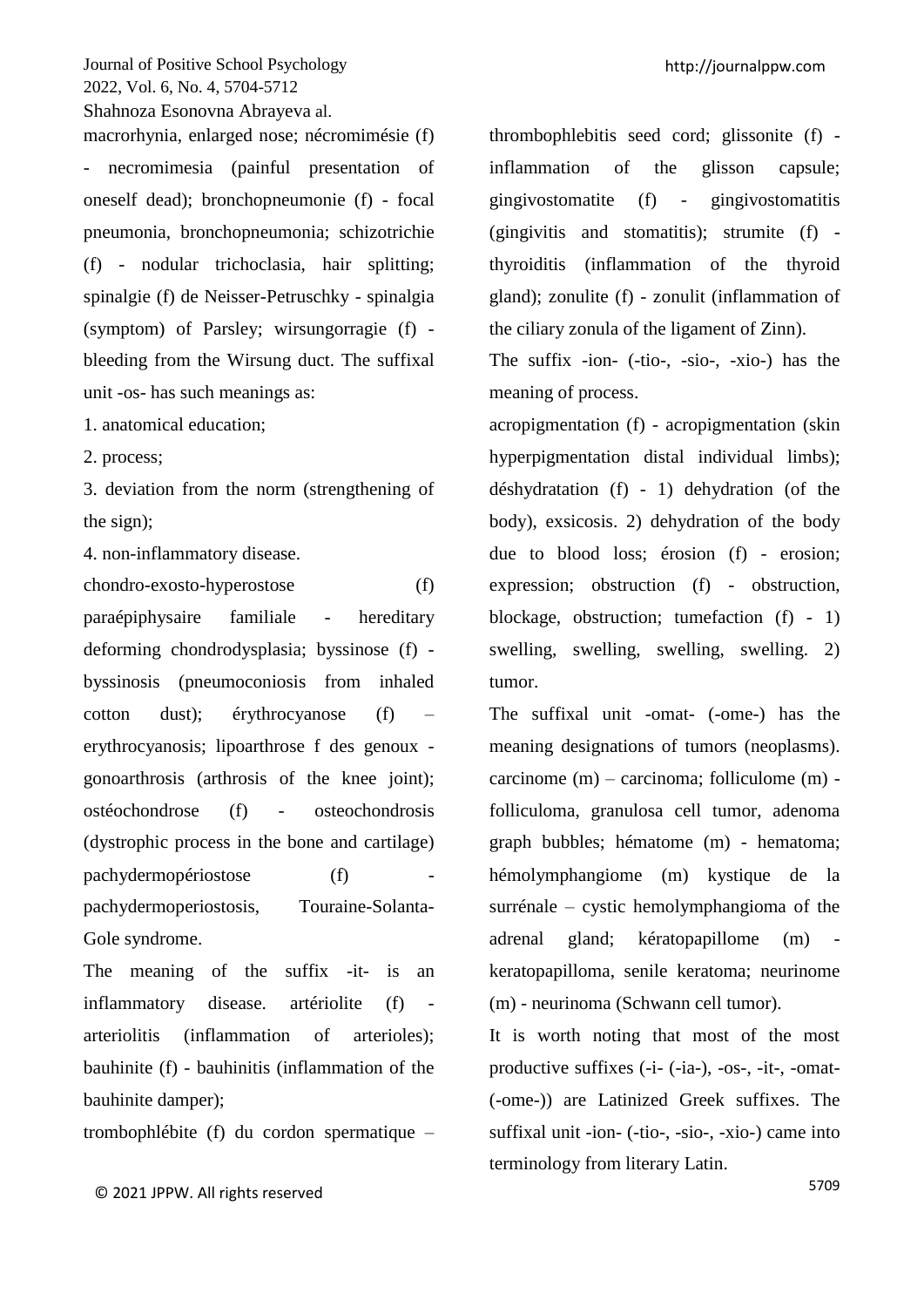1. -emat- (-ème) (0.02%);

2. -es- (-èse) (0.02%);

3. -ell- (0.02%);

4. -ett- (0.05%);

5. -id- (0.34%).

The suffix -ème- has the following meanings:

1. a sign of illness; 2. pathological condition;

3. disease. arthroedème (m) - swelling of the joint;

myxoedème (m) - myxedema (a pronounced form of hypothyroidism); mégalérythème (m) épidémique - infectious erythma, the fifth disease.

The suffixal unit -èse has such meanings as the meaning of the process and the meaning of the state.

dyserythropoise(f) - violation of erythropoiesis;

hémidiaphorèse (f) - hemihidrosis (excessive sweating on one

half of the body) tératogenèse (f) teratogenesis (the mechanism of occurrence of anomalies

development).

The meaning of the suffix -ell- is an infectious disease vaccinelle (f) - varioloid (a mild form of smallpox in

vaccinated).

The meaning of the suffixal unit -ett- is a concrete formation.

grassette (f) - penguenula, wen; grenouillette

(f) - ranula, retention sublingual cyst. suette (f) - prickly heat (skin).

The suffix -id- has the meaning of skin rash; sickness, disease.

leishmanide (f) - leishmanioma (early skin node with skin

leishmaniasis); scrofulide (f) - scrofulide, skin lesion in scrofula; tuberculide (f) - tuberculide (skin lesion of toxic or

allergic nature in tuberculosis).

The composition of the least productive suffixal units is quite diverse:

1. -emat- (-ème), -es- (-èse) and -id- are suffixes of Greek origin;

2. -ell- refers to a group of new suffixes of Latin origin;

3. -ett- is a suffix of Italian origin.

A summary table of all suffix units of the nosological terminology of the French language with their number and percentage is presented below.

#### **Discussion**

So, summing up, we can state the following: at present there is no exact definition of the term. In this paper, four approaches to the definition of the term were identified. A "working" definition of the term was also chosen. Clarifying the connection of the term with the concept, we came to the conclusion that the term names and expresses the concept.

5710 In terminology, there is no exact data on which method of term formation is the most productive. This is due to the fact that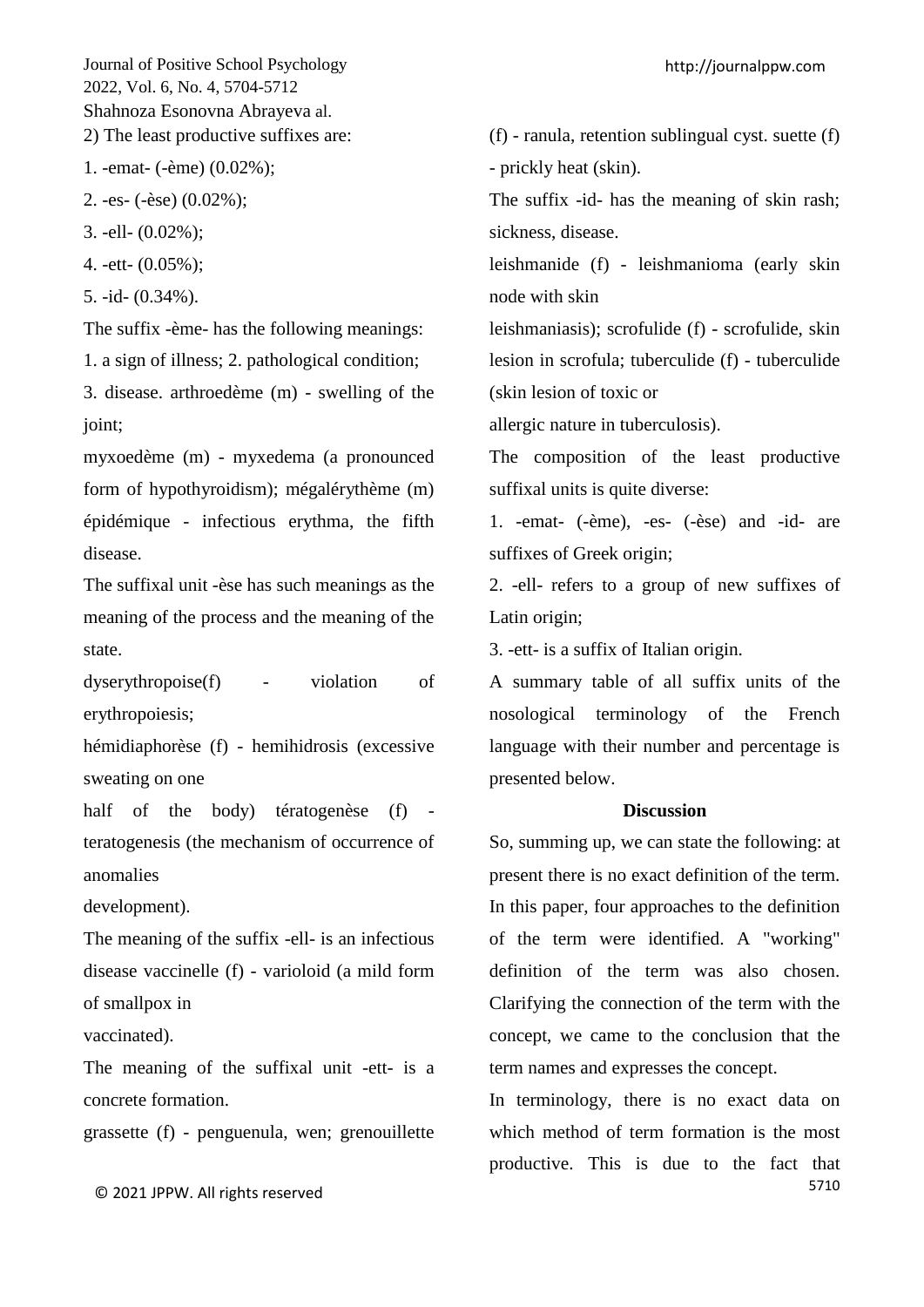different terminological systems are dominated by different ways of forming terms. This paper describes such types of term formation as morphological term formation, morphological and syntactic term formation and terminological borrowing.

It should be noted that at this stage of the development of terminology there is no exact and unified definition of the term element. Exploring various opinions regarding the definition of the term element, we agreed with the point of view that the term element is a word-forming morpheme.

The special role of the cognitive direction in terminology is noted. In this young direction, the unity of the concept and the word is emphasized.

Language reflects human consciousness through the linguistic picture of the world. The concept of categorization is put forward as the central concept of the cognitive direction of terminology. Categorization helps to systematize terminology, highlighting certain features of concepts. In this study, the definition of categorization and polycategorization was put forward.

The nosological terminology itself, being a section of medical terminology, is distinguished by its esoteric nature and the presence of many word-formation models of classical languages. It is worth noting that such a field of study as nosological terminology remains popular and relevant among many linguists, as it is a constantly evolving science in need of constant updating of terminology.

In this paper, we came to the conclusion that the system of Latin suffixal units is diverse due to various sources, such as the Latin literary language itself, borrowing from various languages. In this system, Latinized Greek term elements take a particularly active part and, in most cases, are highly productive. Also, the diversity of Latin suffixes is provided by borrowings from European languages such as French and Italian.

There is also an active participation of suffixal units of Latin origin in the categorization of the nosological terminology of the French language. The analysis of the factual material showed that the most frequent categories are state (4058), properties (1251), process (1148). In turn, the most productive suffix units in the expression of these categories are: -ie-, -ism-, ion- (-tio-, -sio-, -xio-), -os-.

A less frequent category is the attribute category (143), whose product suffixes are: ant-/-ent-, -form-, -oïd-.

Thus, suffixal units of Latin origin have a categorizing function.

5711 Cases of polycategorization were identified, consisting in the expression of one suffix of the characteristics of several categories at the same time. Also, such polycategorization models as property and state, property and